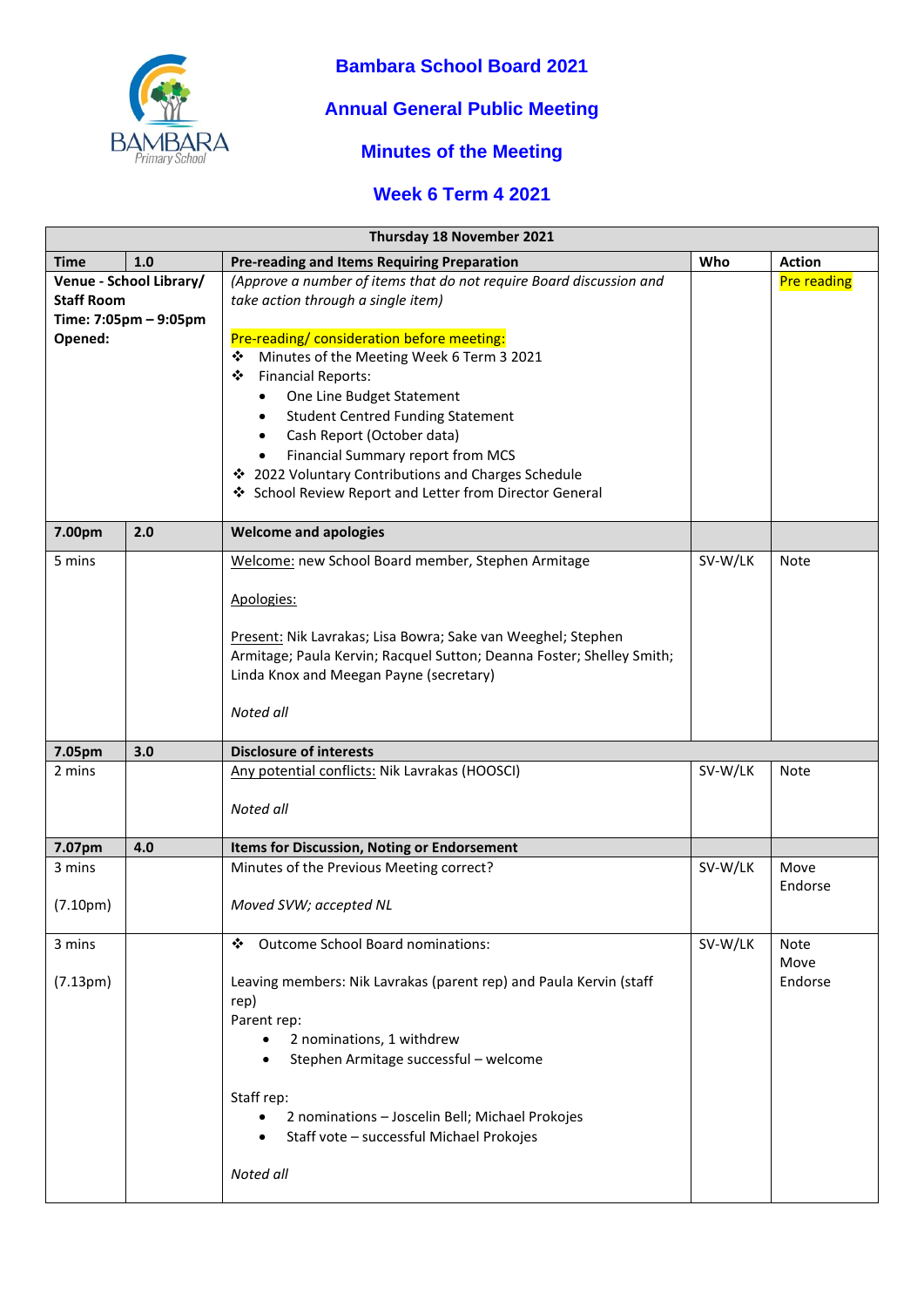|                                 | 4.0 | Items for Discussion, Noting or Endorsement Continued                                                                                                                                                                                                                                                                                                                                                                                                                                                                                                                                                          | Who       | <b>Action</b>                                    |
|---------------------------------|-----|----------------------------------------------------------------------------------------------------------------------------------------------------------------------------------------------------------------------------------------------------------------------------------------------------------------------------------------------------------------------------------------------------------------------------------------------------------------------------------------------------------------------------------------------------------------------------------------------------------------|-----------|--------------------------------------------------|
| 5 mins<br>(7.18 <sub>pm</sub> ) |     | Financial Reports (October data):<br>❖<br>One Line Budget Statement<br>$\bullet$<br><b>Student Centred Funding Statement</b><br>$\bullet$<br>Cash Report<br>$\bullet$<br>Financial Summary report from MCS<br>$\bullet$<br>Comments: MP to go through financial reports with new board<br>member, Stephen Armitage                                                                                                                                                                                                                                                                                             | LK/MP     | Note                                             |
|                                 |     | Noted all                                                                                                                                                                                                                                                                                                                                                                                                                                                                                                                                                                                                      |           |                                                  |
| 5 mins                          |     | 2022 Voluntary Contributions and Charges schedule:<br>❖                                                                                                                                                                                                                                                                                                                                                                                                                                                                                                                                                        | LK/MP     | Move<br>Endorse                                  |
| (7.23 <sub>pm</sub> )           |     | Discussion/comments:<br>RS-school considered Qkr?<br>MP - school looking into options, e.g. Compass. Currently using<br>Microsoft Forms                                                                                                                                                                                                                                                                                                                                                                                                                                                                        |           |                                                  |
|                                 |     | Moved LK - does school board endorse the 2022 Voluntary<br>Contributions nd Charges schedule? Accepted NL; SVW and LB                                                                                                                                                                                                                                                                                                                                                                                                                                                                                          |           |                                                  |
|                                 |     | Actions: Meegan Payne to distribute endorsed schedule to school<br>community                                                                                                                                                                                                                                                                                                                                                                                                                                                                                                                                   |           |                                                  |
| 10 mins                         |     | 2021 School Review outcome: comments/ discussion:<br>❖                                                                                                                                                                                                                                                                                                                                                                                                                                                                                                                                                         | SV-W/LK   | Note                                             |
| (7.33pm)                        |     | Reviewers commended school; same response from everyone<br>٠<br>What school claimed/ said was verified by interviewees<br>$\bullet$<br>(school community)<br>Area of concern - student NAPLAN progress for Year 5<br>$\bullet$<br>School being reviewed again to check progress in 2022<br>$\bullet$<br>School looking at strategies<br>$\bullet$<br>Reading results already identified by school before review<br>$\bullet$<br>process<br>LK approached collegiate principals' group for advice<br>$\bullet$<br>No NAPLAN for 2020 (COVID) so won't have data on progress<br>٠<br>- use PAT data<br>Noted all |           | <b>Discuss</b><br>Move<br>endorse                |
| 15 mins<br>(7.48. <i>pm</i> )   |     | Student performance data - NAPLAN results:<br>❖<br>Data presented by LK<br>Decile 2 school<br>Positive outcome, 100% students at or above minimum<br>standards<br>Bambara's Icsea rating - 1059<br>Noted all                                                                                                                                                                                                                                                                                                                                                                                                   | <b>LK</b> | <b>Note</b><br><b>Discuss</b><br>Move<br>endorse |
| 15 mins                         |     | PAT data results:<br>❖                                                                                                                                                                                                                                                                                                                                                                                                                                                                                                                                                                                         | LК        | <b>Note</b>                                      |
| (8.03 <sub>pm</sub> )           |     | Data presented by LK:<br>Parent engagement needed and understanding/literate on<br>$\bullet$<br>child/ren achievements<br>Need to engage students/ children on their achievements<br>Noted all                                                                                                                                                                                                                                                                                                                                                                                                                 |           | <b>Discuss</b><br>Move<br>endorse                |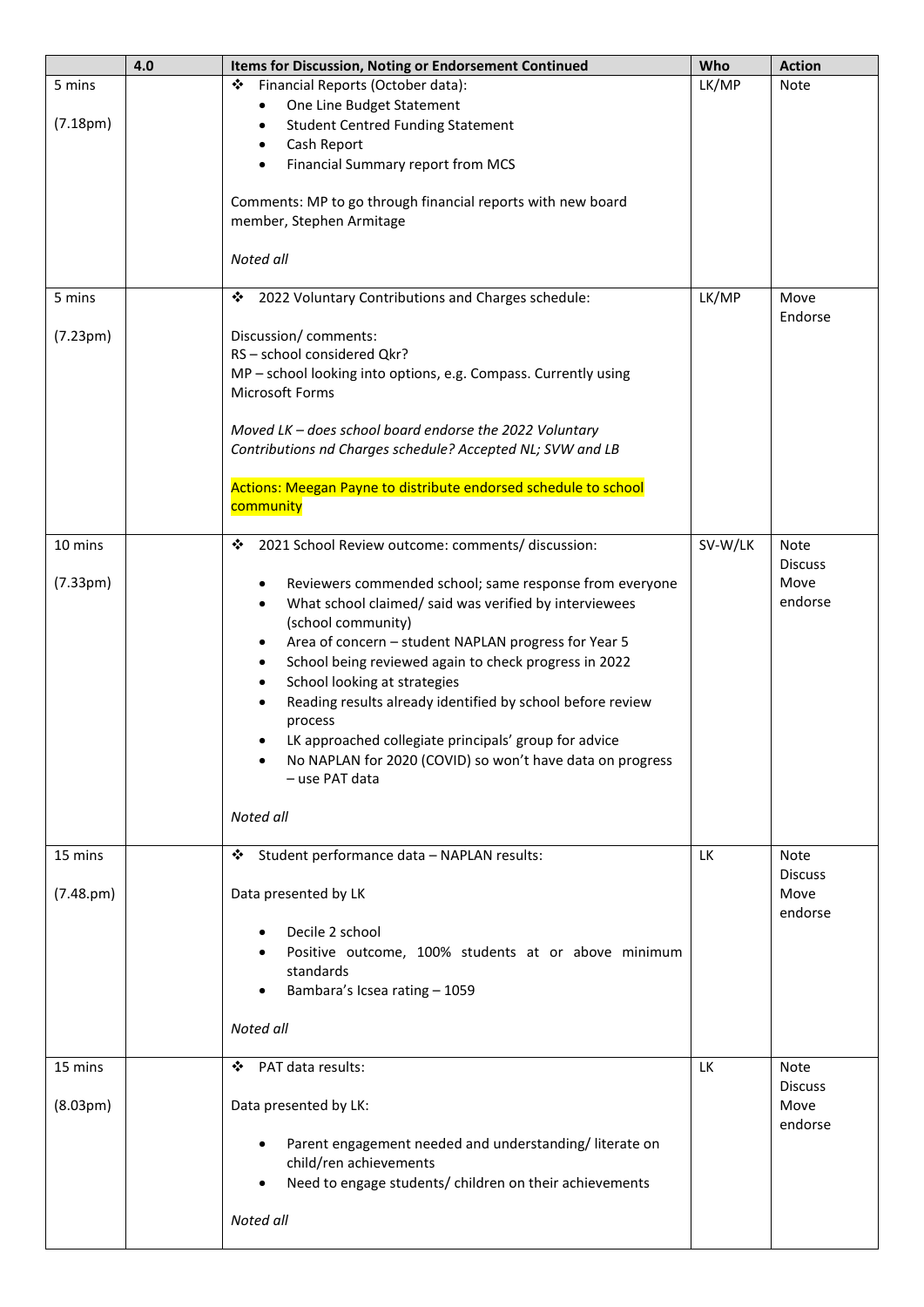|                       | 4.0 | Items for Discussion, Noting or Endorsement Continued                   | Who       | <b>Action</b>  |
|-----------------------|-----|-------------------------------------------------------------------------|-----------|----------------|
| 5 mins                |     | Lease proposals/ renewals:<br>❖                                         | LK/MP     | <b>Note</b>    |
|                       |     | Zenshin Martial Arts - expires 31/12/21. Currently pays \$25            |           | <b>Discuss</b> |
| (8.08 <sub>pm</sub> ) |     | per hour                                                                |           | Move           |
|                       |     | Request for reduced lease rate - numbers have been                      |           | endorse        |
|                       |     | impacted by 2020/2021 COVID lockdowns and not                           |           |                |
|                       |     | increased                                                               |           |                |
|                       |     |                                                                         |           |                |
|                       |     | Request not supported; licensee aware of 2022 rate when original        |           |                |
|                       |     | Deed of Licence signed; need to be fair to all                          |           |                |
|                       |     |                                                                         |           |                |
|                       |     | Moved SVW - renew DOL 12 months at standard rate of \$35 per            |           |                |
|                       |     | hour; accepted unanimous                                                |           |                |
|                       |     |                                                                         |           |                |
|                       |     | Action: MP to advise Licensee and arrange new DOL                       |           |                |
|                       |     |                                                                         |           |                |
| 5 mins                |     | Student enrolments:<br>❖                                                | LK        | Note           |
|                       |     | Current enrolments - 212<br>$\bullet$                                   |           |                |
| (8.13 <sub>pm</sub> ) |     | 2022 Projected enrolments - 232<br>$\bullet$                            |           |                |
|                       |     |                                                                         |           |                |
|                       |     | Noted all                                                               |           |                |
| 5 mins                |     | ❖<br>Class organisation and structure for 2022: Presented by LK -       | <b>LK</b> | Note           |
| (8.18 <sub>pm</sub> ) |     | proposed classes:                                                       |           |                |
|                       |     |                                                                         |           |                |
|                       |     | K (20); K/PP (K - 10 & PP - 15); PP (25); Year 1; Year1/2; Year 2; Year |           |                |
|                       |     | 3; Year 4/5; Year 5/6 - total 9 classes                                 |           |                |
|                       |     |                                                                         |           |                |
|                       |     | Digital technologies specialist - Paula Kervin; robotics and Term 1     |           |                |
|                       |     | combined with NAPLAN support; class lists out just before end of        |           |                |
|                       |     | term                                                                    |           |                |
|                       |     |                                                                         |           |                |
|                       |     | Noted all                                                               |           |                |
|                       |     |                                                                         |           |                |
| 5 mins                |     | 2022 Pupil Requirement Lists - Campion<br>❖                             | LK/MP     | Move           |
|                       |     | 20% commission<br>$\bullet$                                             |           | endorse        |
| (8.23 <sub>pm</sub> ) |     | \$900 free booklist vouchers                                            |           |                |
|                       |     | Free delivery                                                           |           |                |
|                       |     | Reasonable prices: refer to Voluntary Contributions and                 |           |                |
|                       |     | Charges Schedule                                                        |           |                |
|                       |     | Moved LK; accepted NL; PK                                               |           |                |
|                       |     |                                                                         |           |                |
| 10 mins               |     | COVID-19 update - all DoE staff first vaccination by 31/12/21;<br>❖     | LK        | Note           |
|                       |     | full vaccinated by first day of Term 1                                  |           |                |
|                       |     | Noted all                                                               |           |                |
|                       |     |                                                                         |           |                |
| 10 mins               |     | Relationships and Partnerships - update from DF on<br>❖                 | <b>DF</b> |                |
| (8.43 <sub>pm</sub> ) |     | indigenous contacts:                                                    |           |                |
|                       |     | Discussion/ comments by DF:                                             |           |                |
|                       |     | Approached 2 contacts - no luck<br>$\bullet$                            |           |                |
|                       |     | Mosman Park PS - award for work with Indigenous<br>$\bullet$            |           |                |
|                       |     | communities; held norming tea for aboriginal families at                |           |                |
|                       |     | school                                                                  |           |                |
|                       |     | Local shire referred to South West Aboriginal Land                      |           |                |
|                       |     | Council                                                                 |           |                |
|                       |     | Work in progress                                                        |           |                |
|                       |     | School considered aboriginal flag?                                      |           |                |
|                       |     | MP - look into cost, also need flag pole<br>$\bullet$                   |           |                |
|                       |     | LK - Sutherland PS success with Indigenous community                    |           |                |
|                       |     |                                                                         |           |                |
|                       |     | Noted all                                                               |           |                |
|                       |     |                                                                         |           |                |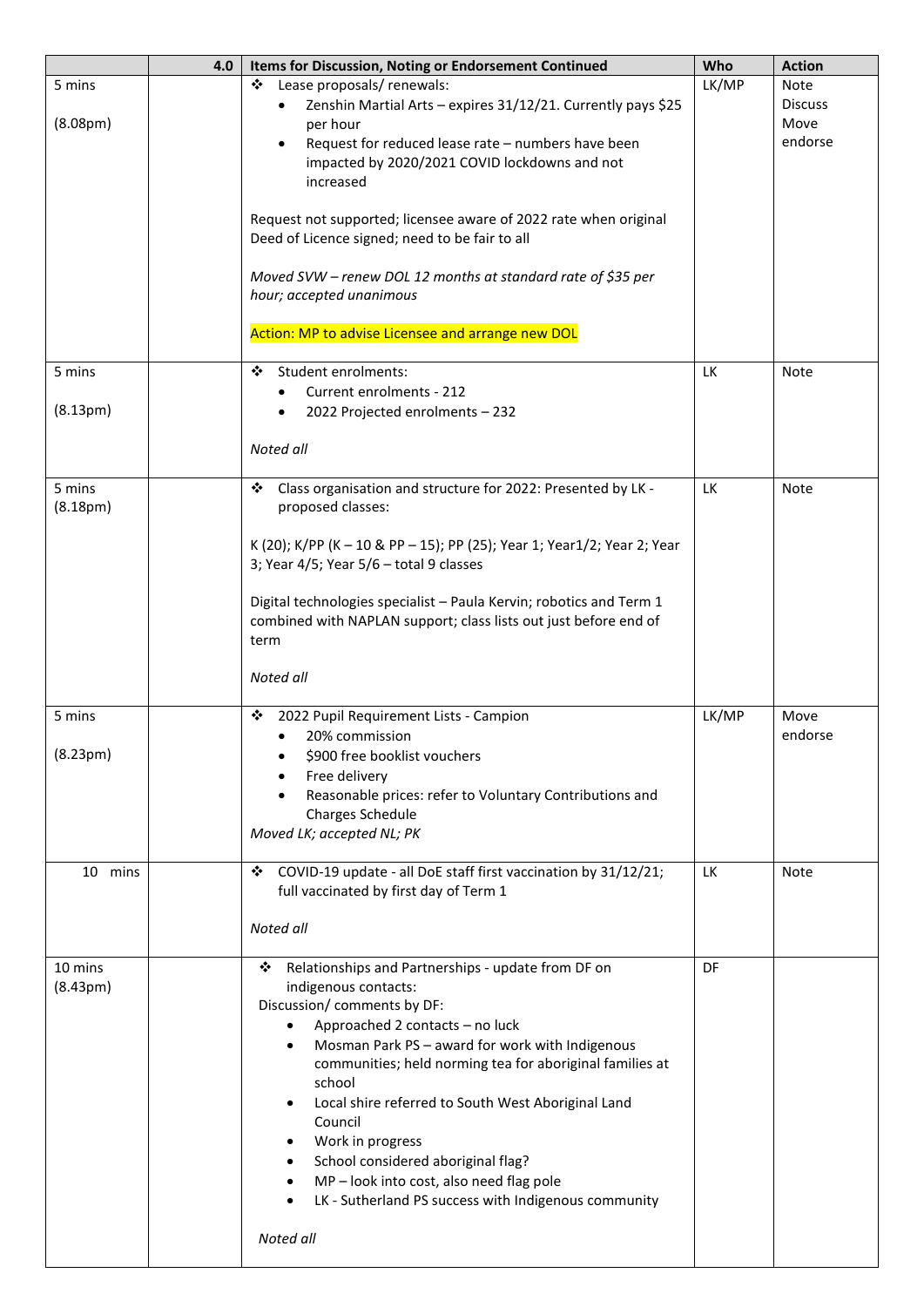|                       | 5.0 | ❖<br><b>Business Arising from Previous Minutes</b>                                                                          |            | <b>Action</b> |
|-----------------------|-----|-----------------------------------------------------------------------------------------------------------------------------|------------|---------------|
| 2 mins                |     | Lease update - Book Bug Productions for drama classes:<br>❖                                                                 |            |               |
| (8.45 <sub>pm</sub> ) |     |                                                                                                                             |            |               |
|                       |     | Did not proceed with Deed of Licence/ lease agreement: did not<br>proceed with lease, undercover area and days not suitable |            |               |
|                       |     |                                                                                                                             |            |               |
|                       |     | Noted all                                                                                                                   |            |               |
|                       |     |                                                                                                                             |            |               |
| 5 mins                |     | Lowes uniform update from LK:<br>❖                                                                                          |            |               |
|                       |     |                                                                                                                             |            |               |
|                       |     | Lowes waiting for samples - delayed                                                                                         |            |               |
|                       |     | No complaints/ feedback from other schools                                                                                  |            |               |
| 8.50pm                | 6.0 | <b>New Items for Discussion</b>                                                                                             |            |               |
| 5 mins                |     | Leaving School Board members - Nik Lavrakas and Paula Kervin:<br>❖                                                          | <b>SVW</b> |               |
|                       |     |                                                                                                                             |            |               |
|                       |     | SVW - thank you both for time and contribution to School Board                                                              |            |               |
|                       |     |                                                                                                                             |            |               |
| 8.55pm                | 7.0 | <b>Roundtable evaluation</b>                                                                                                |            |               |
| 3 mins                |     |                                                                                                                             |            |               |
| 8.58pm                | 8.0 | <b>Next Meeting and Meeting close</b>                                                                                       |            |               |
| 2 min                 |     | Confirmation of next meeting date:                                                                                          |            |               |
|                       |     |                                                                                                                             |            |               |
|                       |     | Thursday 10 March 2022                                                                                                      |            |               |
| (9.00 <sub>pm</sub> ) |     | Meeting closed - 9.05pm                                                                                                     |            |               |
|                       |     |                                                                                                                             |            |               |

Chairperson's signature: \_\_\_\_\_\_\_\_\_\_\_\_\_\_\_\_\_\_\_\_\_ Principal's signature: \_\_\_\_\_\_\_\_\_\_\_\_\_\_\_\_\_\_\_\_\_

Scribe person's signature: \_\_\_\_\_\_\_\_\_\_\_\_\_\_\_\_\_\_\_\_\_